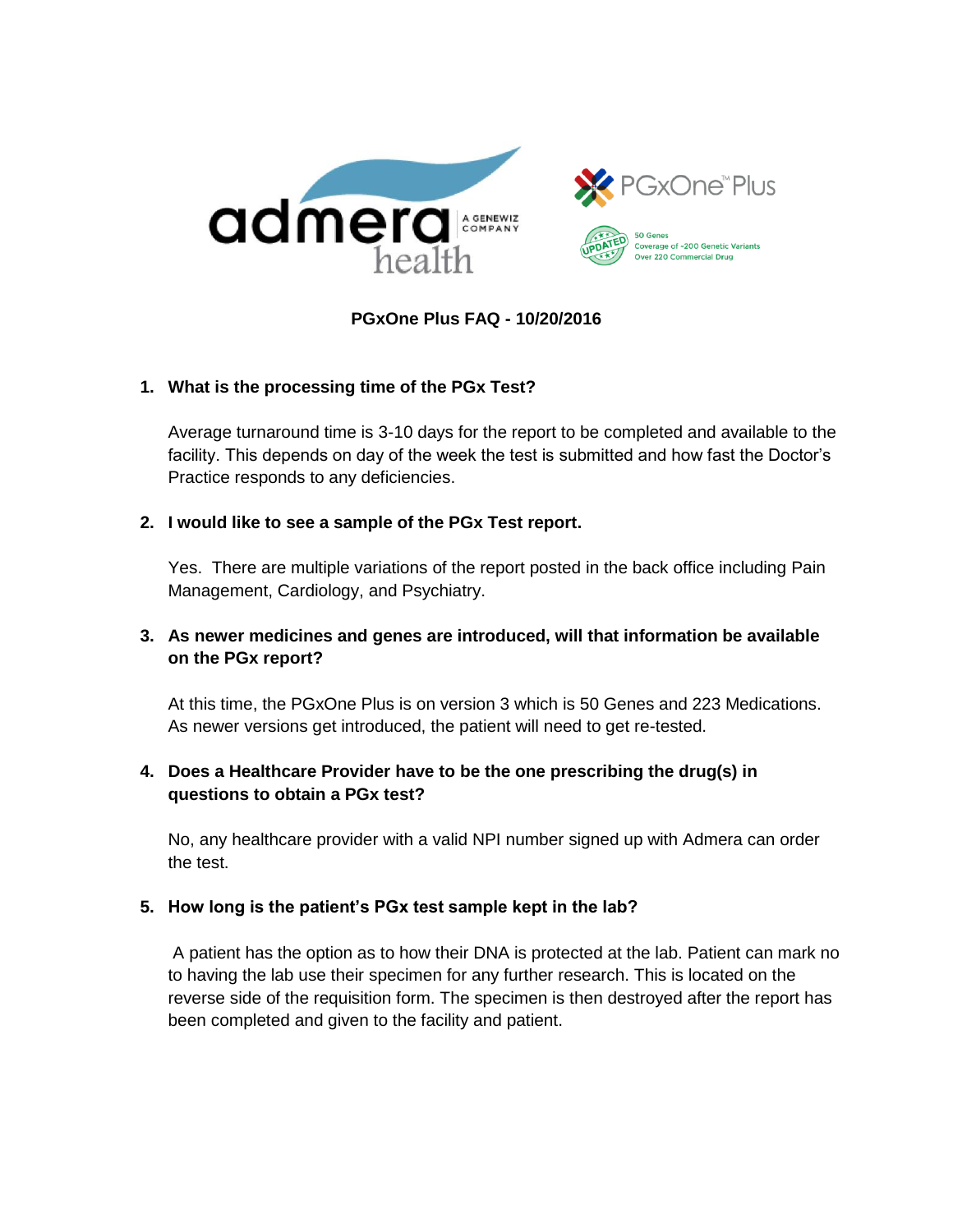**6. When would a person need a follow-up PGx test?**

A person's DNA does not change, therefore there is no need to repeat a PGx test on the same gene set. A follow-up test may be recommended if in the future additional genes/additional medications become available. Commercial Insurance Companies will only reimburse 1 test within a 12 month span and Medicare will only reimburse 1 test within a 5 year span.

**7. Regarding the PGx report, I understand the report provides optional medications. Does it also recommend dosage?**

Yes it does offer dosage recommendations as well as drug to drug interactions results.

**8. How are prior authorizations (PA) supposed to be handled?**

Only a Physician can initiate a Prior Authorization. This is not a requirement however it is recommended only when a Physician and/or patient is wanting to determine coverage availability if the answer is not already provided per the Payor's List. The Prior Authorization can be initiated for all Insurance Companies, however they each have their own process so it is very important for the Doctor's office to reach out to the Insurance Company only for this process. This process must take place BEFORE the test is administered. Typically it will take 24-72 hours to get an approved or denied Prior Authorization.

### **9. Do doctors or other healthcare providers get paid for doing the PGx test?**

The physician is only allowed to bill for two visits. First being the initial visit to obtain specimen and second is to review the results to the patient. The physician is not allowed to bill for the test due to the Lab is the one that bills for the test. We are not allowed to discuss any billing codes the doctor would need to use for the two visits mentioned due to this is a Liability issue and could result in a Fraud Waste and Abuse violation.

# **10. Is PGx testing reimbursed by Medicare? Is a letter of medical necessity required?**

Yes, Medicare does reimburse as long as the patient has Medicare Part B. A letter of medical necessity is not required but is recommended.

# **11. Do I need to know some or all science related to the PGx testing, and will that be provided?**

We have provided a generalized training within our Certification module to allow rep's to feel confident enough to talk with a Doctor about the PGx test, however we don't expect our representatives to know all of the Scientific facts involved. We have the ability to set up a date and time for a Physician to discuss in detail any questions and concerns they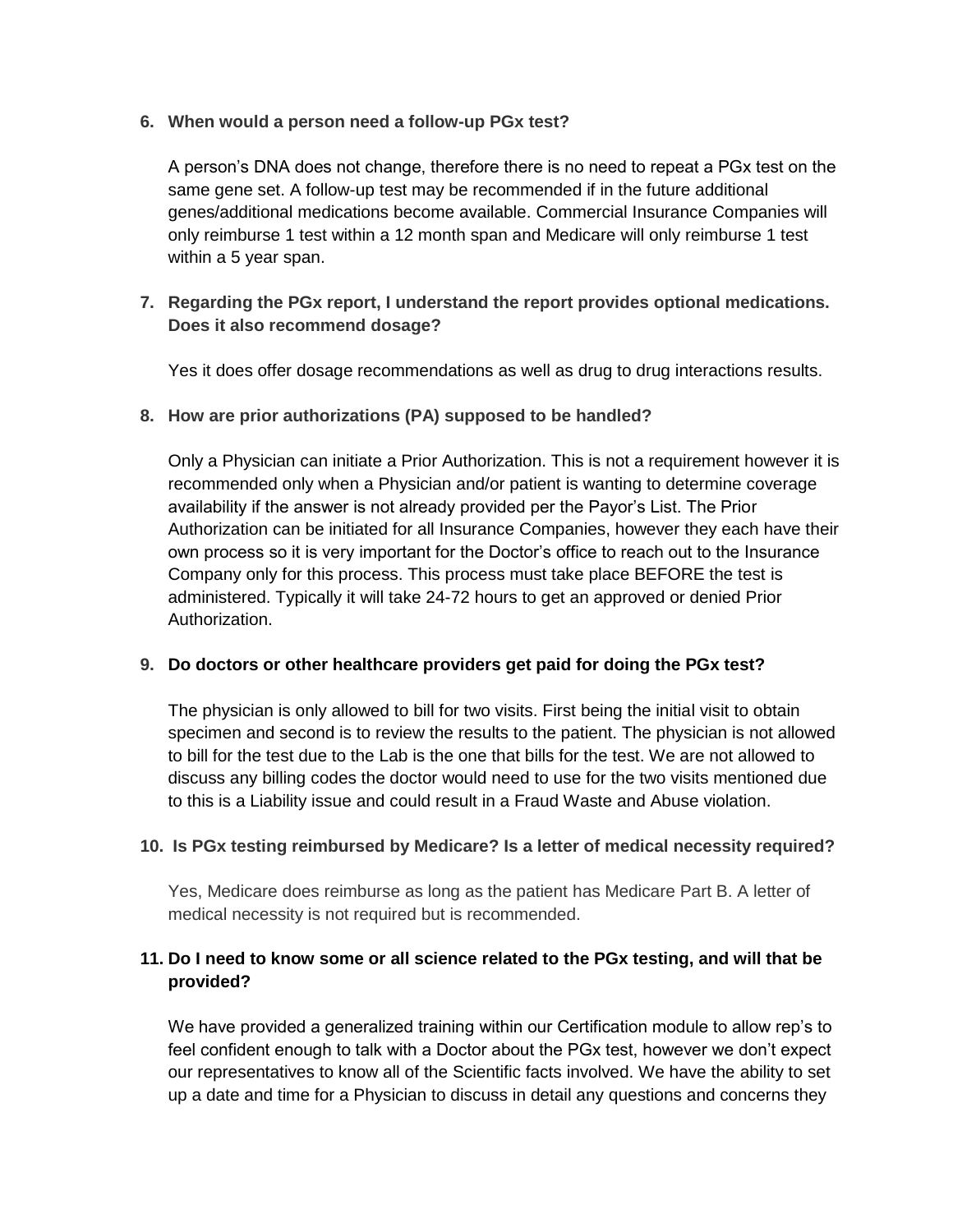may have by speaking with a Scientist at the lab.

### **12. Is refrigeration required for PGx samples prior to shipping?**

No, as long as the specimen is dry, the PGx specimen does not require refrigeration or freezing. If the doctor collects the PGX specimen on a Friday, and does not ship the sample until Monday, it needs to be kept at room temperature until is it shipped on Monday.

**13. Can we test unborn children so the doctor would know prior to prescribing once the child is born?**

There is a way for an unborn child to be tested. Every mother has a choice to have genetic testing done on their unborn child. If the mother decides to proceed with genetic testing, additional DNA would need to be collected and sent to the Lab.

## **14. If a patient has a specific cancer, does the PGx test tell which drug works best for that specific cancer...for that specific patient or does the doctor still decide?**

Yes, in some cases. The lab has recently added another enzyme they test for called SLCO1B1. This gene encodes for 1B1 (OATP1B1). OATP1B1 eliminates substances from the blood, and can affect certain medications in the blood used to treat cancer... but not all cancer drugs, only some. This is helpful to physicians because it gives them an understanding of potential toxicities that may result from certain medications. Also, physicians may opt to be more aggressive when it comes to monitoring patients on certain medications with this added test.

### **15. How does a Physician properly fill out the Requisition Form?**

We have provided step by step instructions in the Resource Library on how to properly fill out a Requisition Form. This form is in the "MedXPrime PGx" Category.

### **16. Will a Patient get a bill for the PGxOne Plus Test?**

Admera has issued a 'Billing Policy Letter' (in the Resource Library) that states the following; please review the entire 'Billing Policy Letter' for complete information:

*Admera will NOT bill the patient for any amount when the Insurance Company defines the test as "Non-Covered" by the plan and/or if there are non-existing Out-Of-Network Benefits. Denial of reimbursement does not trigger an automatic bill to the patient.*

*Some insurance companies may sometimes send the reimbursement check to the patient and not the lab. If the patient deposits this check and does not forward it to the lab, Admera has the right to bill the patient for that amount and/or send the patient to*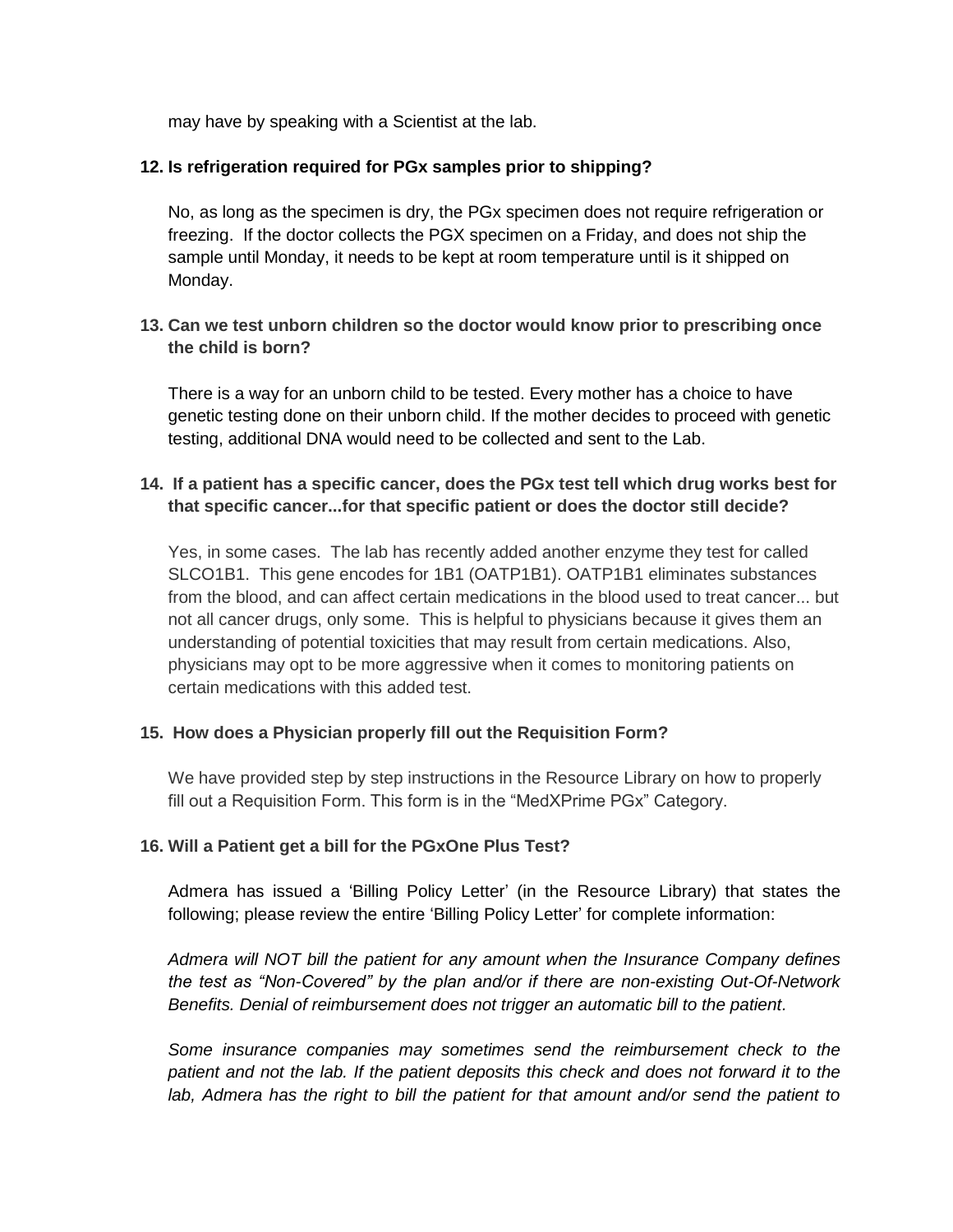*collections. If the patient utilizes the funds for his/her own use it must be reported to the IRS as income.*

### **Will Admera bill against a Patient's Deductible or Co-Insurance?**

Admera states that as an Out-of-Network Lab, they have the option to bill against a Patient's Deductible or Co-Insurance.

# **17. How is it handled if the patient already had a PGX test done previously? I have a friend who got a test done with another lab but it isn't nearly as good so she wants our test. What would happen in that case?**

A Patient can have a second test done with Admera. Insurance Companies will typically still reimburse for this second test, the only Insurance Company on the Payor's List that will not is Medicare. Medicare will only reimburse for one DNA Genetic Test per every 5 years.

# **18. If a Physician has questions and or concerns about the PGxOne Plus results, can they speak to somebody at the Lab?**

A Physician, and only the Physician can speak with a Scientist at the Lab, this is called a Peer to Peer review. The Physician will need to state this when he contacts the Lab. A Peer to Peer review can only take place regarding the PGxOne Plus results. If a Physician has any questions before results are produced, please contact MedXPrime for assistance. Admera has certain protocol's in order for this to take place.

# **19. When a Test is billed to the Insurance Company, how long does it take? What is the process?**

Below explains Admera's Internal process step by step which includes Billing :

1. The Doctor's office fills in patients demographic information and insurance information on the requisition form and sends specimen it to the lab

2. Admera receives the paperwork and specimen, quickly glances at the requisition form, as long as everything is filled out they proceed with the Buccal Swab Extraction and results to allow for a fast turn around time.

3. Once the results have been finalized, the requisition form gets submitted to Admera's billing company.

4. The billing company will then "dissect" the requisition form and contact the insurance company to properly identify the patient by using the demographic information and insurance information provided by the doctor's office. Admera cannot bill the insurance company if the following issues at this point take place:

- Patient insurance expired on the day they were swabbed

- Patient's name does not match the Insurance Companies database